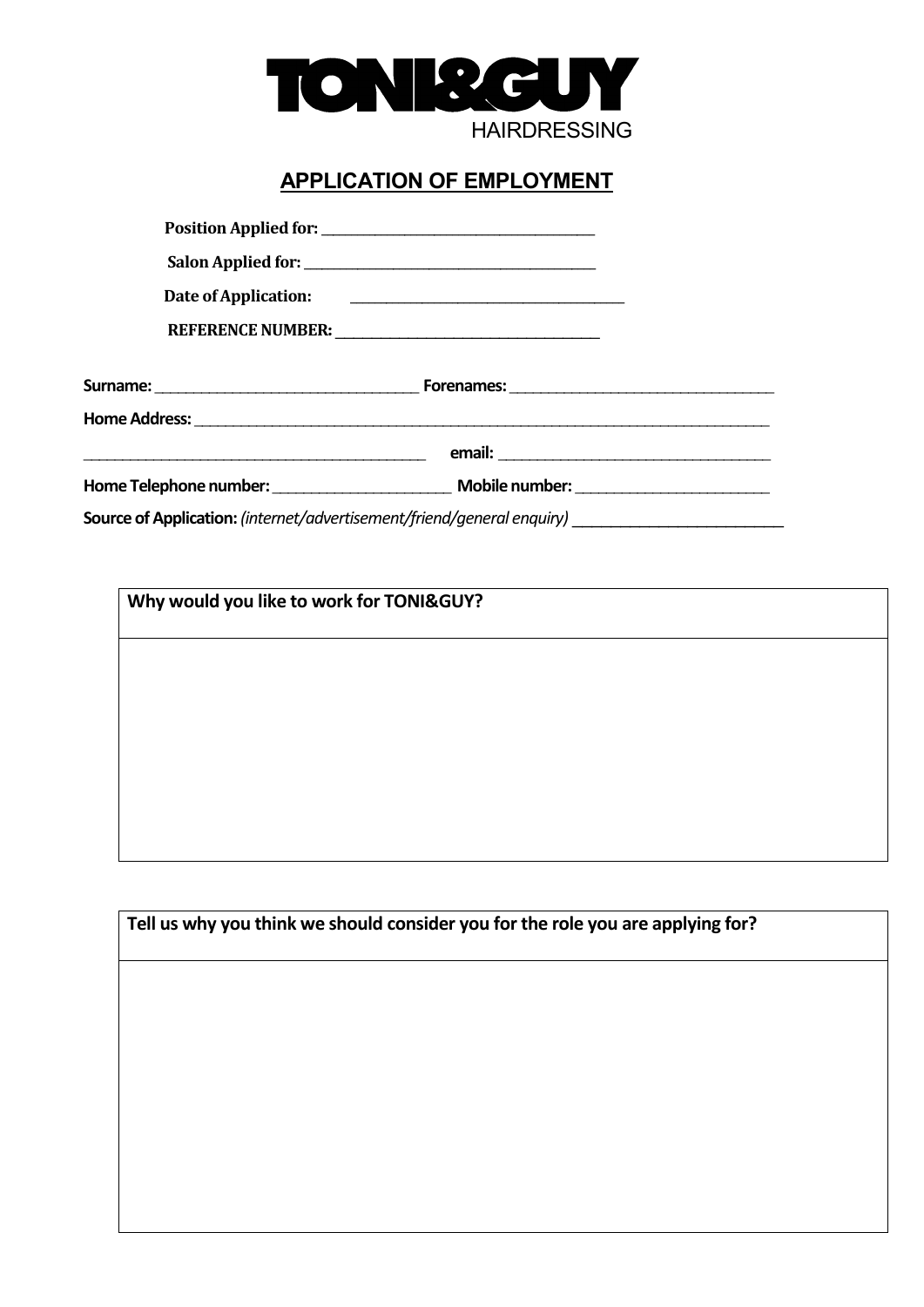## **DETAILS OF EDUCATION & QUALIFICATIONS:** *including school, college, etc...*

| <b>Dates</b><br>attended | Name of school /<br>college / institution | <b>Address</b> | <b>Exams Taken</b> | <b>Qualifications</b><br><b>Achieved</b> |
|--------------------------|-------------------------------------------|----------------|--------------------|------------------------------------------|
|                          |                                           |                |                    |                                          |
|                          |                                           |                |                    |                                          |
|                          |                                           |                |                    |                                          |

## **EMPLOYMENT HISTORY:** *(start with most recent and continue on a separate page if necessary)*

| Dates of<br>Employment | <b>Company Name &amp; Address</b> | <b>Type of</b><br>Company | <b>Position held</b> | <b>Salary</b> | <b>Reason for</b><br>Leaving |
|------------------------|-----------------------------------|---------------------------|----------------------|---------------|------------------------------|
|                        |                                   |                           |                      |               |                              |
|                        |                                   |                           |                      |               |                              |
|                        |                                   |                           |                      |               |                              |

Notice of resignation required by current employer? \_\_\_\_\_\_\_\_\_\_\_\_\_\_\_\_\_\_\_\_\_\_\_\_\_\_\_\_

Any Further training / qualifications / courses attended:

**Do you speak or read a foreign language?** \_\_\_\_\_\_\_\_\_\_\_\_\_\_\_\_\_\_\_\_\_\_\_\_\_\_\_\_\_\_\_\_\_\_\_\_\_\_\_\_\_\_\_\_\_

 **Hobbies & Interests:** \_\_\_\_\_\_\_\_\_\_\_\_\_\_\_\_\_\_\_\_\_\_\_\_\_\_\_\_\_\_\_\_\_\_\_\_\_\_\_\_\_\_\_\_\_\_\_\_\_\_\_\_\_\_\_\_\_\_\_\_\_\_\_\_\_\_\_\_

|  | <b>ENTITLEMENT TO WORK IN THE CYPRUS:</b> You will be required to provide proof of your entitlement to work in the |  |  |  |  |  |
|--|--------------------------------------------------------------------------------------------------------------------|--|--|--|--|--|
|--|--------------------------------------------------------------------------------------------------------------------|--|--|--|--|--|

 $\_$  ,  $\_$  ,  $\_$  ,  $\_$  ,  $\_$  ,  $\_$  ,  $\_$  ,  $\_$  ,  $\_$  ,  $\_$  ,  $\_$  ,  $\_$  ,  $\_$  ,  $\_$  ,  $\_$  ,  $\_$  ,  $\_$  ,  $\_$  ,  $\_$  ,  $\_$  ,  $\_$  ,  $\_$  ,  $\_$  ,  $\_$  ,  $\_$  ,  $\_$  ,  $\_$  ,  $\_$  ,  $\_$  ,  $\_$  ,  $\_$  ,  $\_$  ,  $\_$  ,  $\_$  ,  $\_$  ,  $\_$  ,  $\_$  ,

| Cyprus<br>Are you legally able to work in the Cyprus?                                      | <b>Yes</b> $\vert$ <b>No</b> $\vert$ (tick relevant box) |
|--------------------------------------------------------------------------------------------|----------------------------------------------------------|
| Do you need a work permit to work in the Cyprus.? Yes $\vert$   No     (tick relevant box) |                                                          |
| Do you hold a current work permit?                                                         | <b>Yes</b> $\vert$ <b>No</b> $\vert$ (tick relevant box) |

Please give details of your work permit if relevant: *Please give details of your work permit if relevant*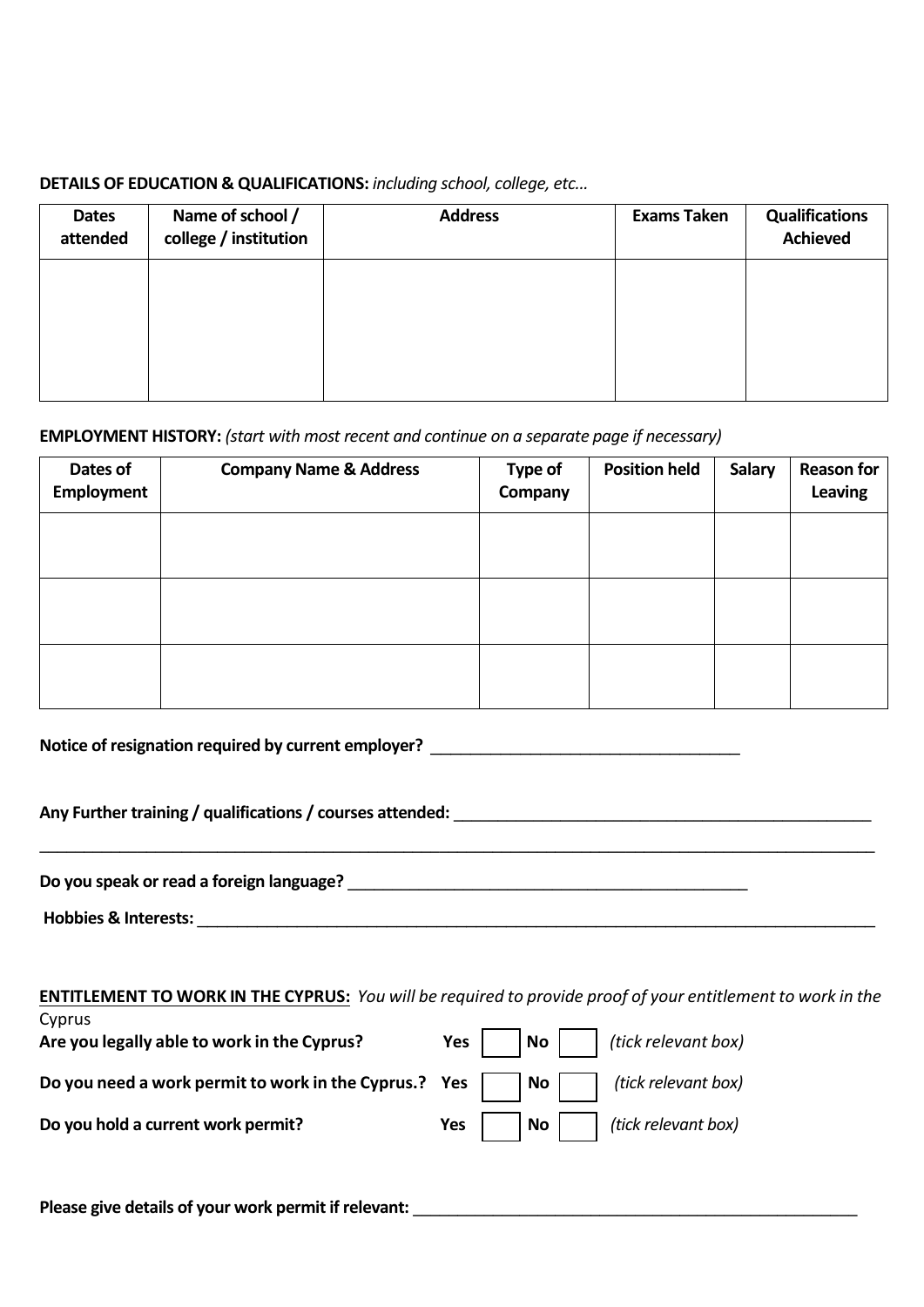**TONI&GUY operates a relationship policy. In the context of this policy, a personal relationship is defined as:-** 

- **1. a family relationship; or**
- **2. a sexual/romantic relationship**

**Please declare whether or not you have a personal a relationship with anyone who works for TONI&GUY?** 

**Yes No** *(tick relevant box)* 

**If yes, please state with whom and the nature of the relationship** 

#### **MEDICAL QUESTIONNAIRE**

Please answer the following questions in the space provided:

|   | <b>Question</b>                                                                                                                                                      | Answer |
|---|----------------------------------------------------------------------------------------------------------------------------------------------------------------------|--------|
| 1 | Please state whether you have any<br>specific requirements or require any<br>adjustments in order to attend a<br>potential interview?                                |        |
| 2 | In relation to the job role you have<br>applied for, do you have any physical,<br>medical or health issue which may impact<br>on your ability to carry out the role? |        |

| Do you hold a current Driving Licence? Yes |  |  | <b>No</b> |  | (tick relevant box) |
|--------------------------------------------|--|--|-----------|--|---------------------|
|--------------------------------------------|--|--|-----------|--|---------------------|

Please state whether you have any points or other motoring convictions

#### **Please state whether you have any unspent criminal convictions (other than driving**

**Convictions) Yes No | (tick relevant box)**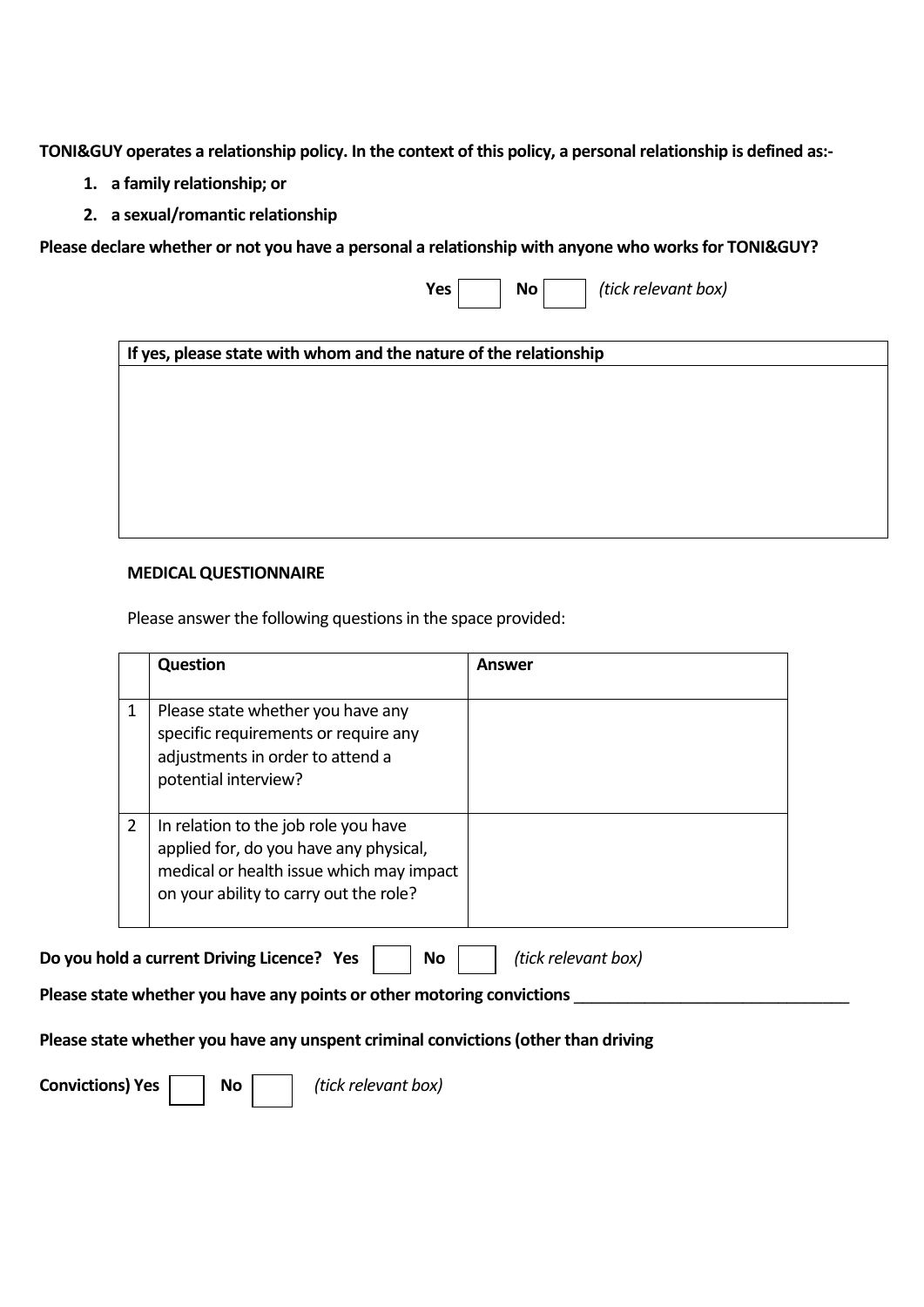**If you have answered yes, to having unspent criminal convictions, please give details below:** 

**REFERENCES:** *(name & address of 2 people NOT RELATED. One must be from your most recent employer)* 

| Name:                    |
|--------------------------|
| Relationship to you:     |
| <b>Job Title:</b>        |
| <b>Address:</b>          |
|                          |
|                          |
| <b>Telephone Number:</b> |
|                          |
|                          |

## **DECLARATION**

**The above particulars are correct and I understand that all appointments are subject to the following:** 

- **Entitlement to work in the CYPRUS**
- **Satisfactory References**
- **The entries on this form being accurate**
- **A Medical Report (where appropriate)**

**It is understood and agreed that any misrepresentation by me on this application form will be sufficient cause for cancellation of this application and/or termination from the employer's service if I am employed.** 

**I give the employer the right to investigate all of the references and to secure additional information about me, if job related. I hereby release from liability the employer and it's representatives for seeking such information and all other persons, corporations or organisations for furnishing such information.** 

**SIGNED:** \_\_\_\_\_\_\_\_\_\_\_\_\_\_\_\_\_\_\_\_\_\_\_\_\_\_\_\_\_\_\_\_\_\_\_\_\_\_\_\_\_\_\_\_\_\_ **Date:** \_\_\_\_\_\_\_\_\_\_\_\_\_\_\_\_\_\_\_\_\_\_\_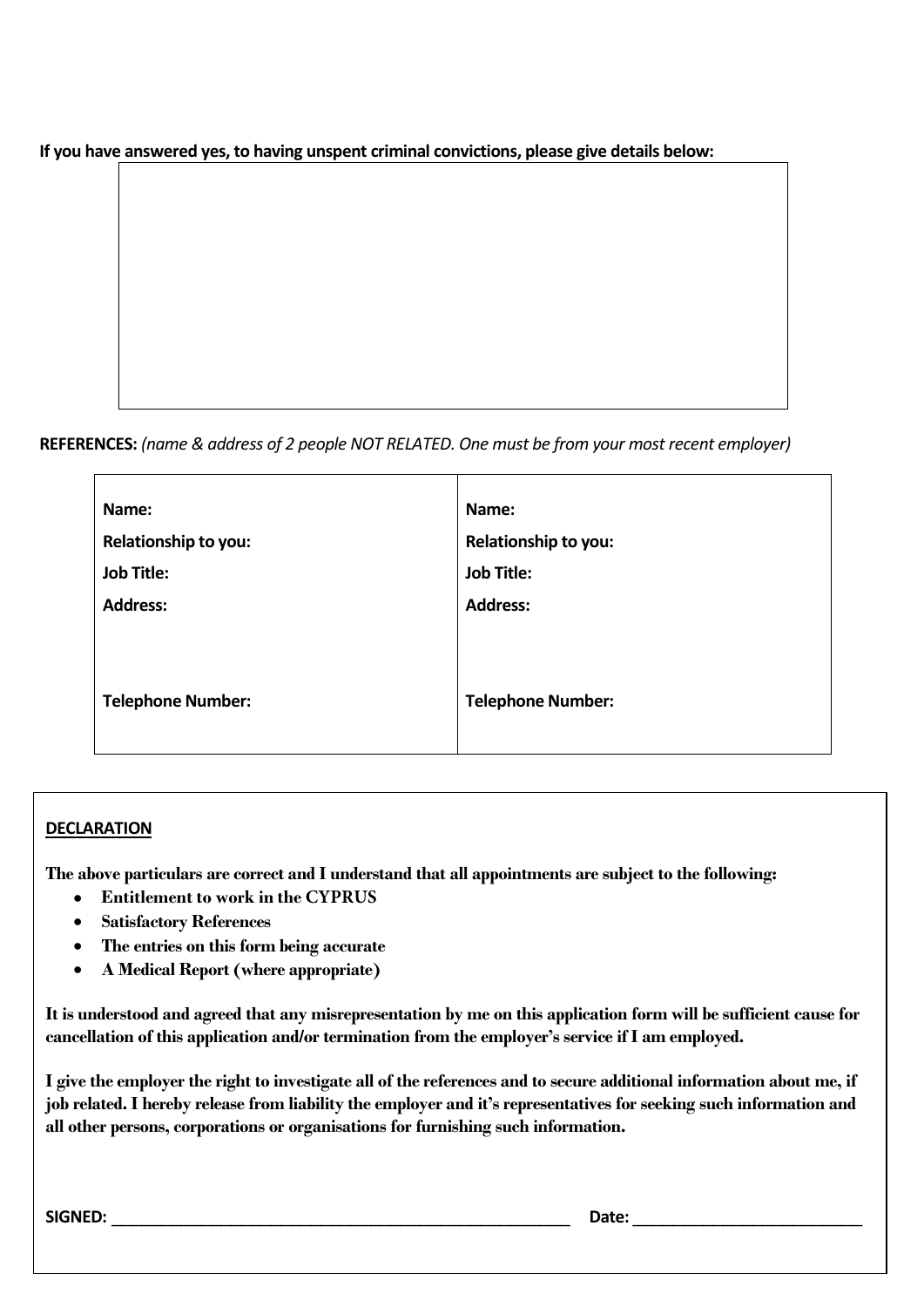| For official use only |  |
|-----------------------|--|
|                       |  |

 $\overline{\phantom{a}}$ 

| Interview notes/reasons for rejection:        |  |
|-----------------------------------------------|--|
|                                               |  |
|                                               |  |
|                                               |  |
|                                               |  |
|                                               |  |
|                                               |  |
|                                               |  |
| <b>Appointment detail</b>                     |  |
|                                               |  |
| Job reference number: _______________________ |  |
|                                               |  |
|                                               |  |
|                                               |  |
|                                               |  |
|                                               |  |
|                                               |  |
|                                               |  |
|                                               |  |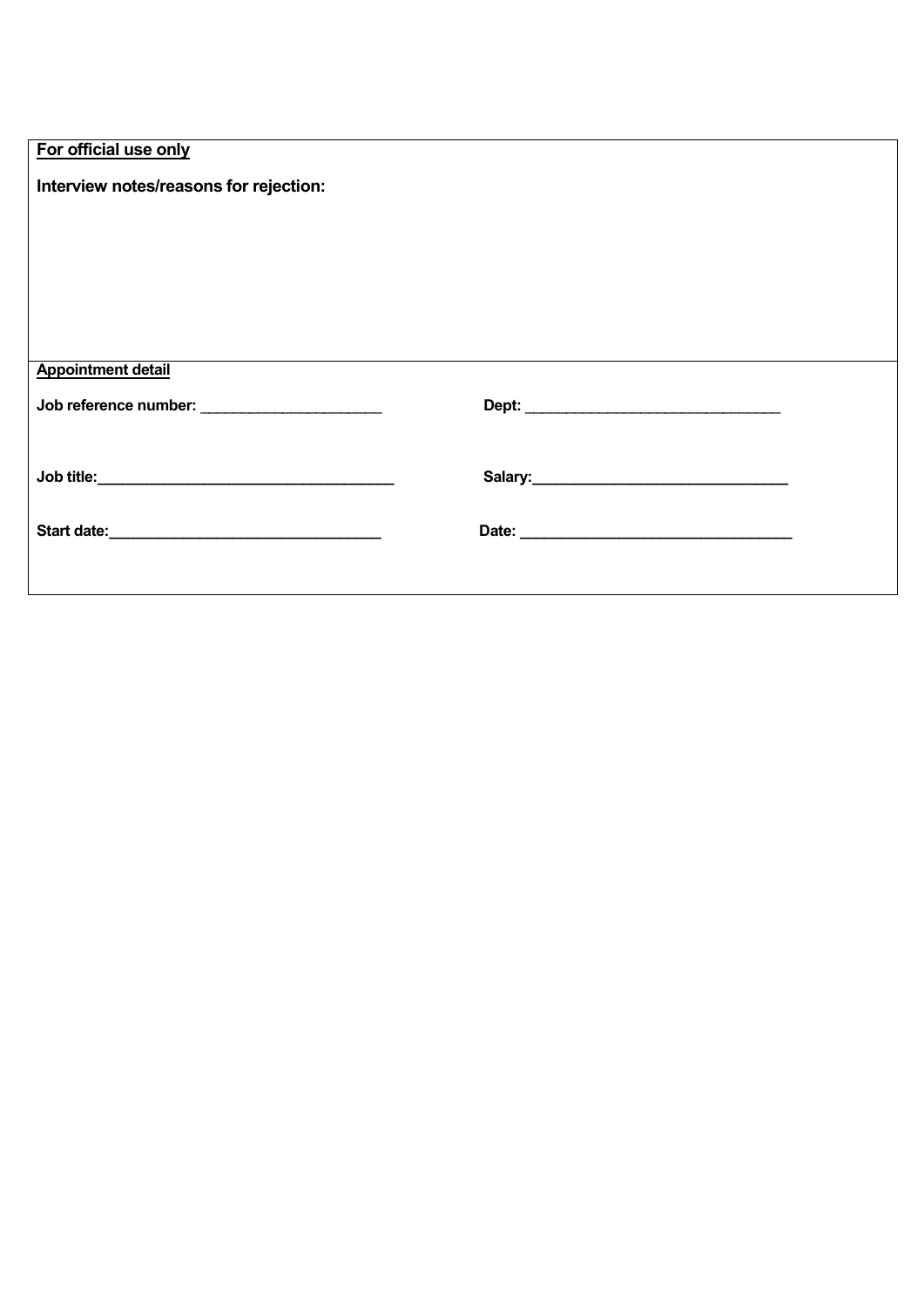## **EQUAL OPPORTUNITIES MONITORING FORM**

#### **THIS PAGE WILL NOT BE VIEWED DURING THE SELECTION PROCESS**

In accordance with its equal opportunities statement, the company will provide equal opportunities to all employees and job applicants and will not discriminate either directly or indirectly on the grounds of race, colour, ethnic origin, nationality, national origin, sex, marital status, disability, age, sexual orientation, religion or race.

In order to enable the Company to ensure compliance with its policy statement, a system of monitoring has been set up. We would be grateful if you could help us start this procedure by completing this form anonymously as an existing member of staff.

You may of course decide not to answer any of these questions but if you do respond, all information provided will be treated in confidence and will be used solely by the Human Resources department for the purpose of providing statistics for equal opportunities monitoring.

| <b>GENDER:</b>                         | <b>MALE</b>                    |
|----------------------------------------|--------------------------------|
|                                        | <b>FEMALE</b>                  |
|                                        |                                |
| <b>DISABILITY:</b>                     | <b>NONE</b>                    |
|                                        | PHYSICAL DISABILITY            |
|                                        | <b>MENTAL DISABILITY</b>       |
|                                        | PREFER NOT TO SAY              |
| <b>SEXUAL ORIENTATION:</b>             | HETEROSEXUAL                   |
|                                        | HOMOSEXUAL                     |
|                                        | <b>BISEXUAL</b>                |
|                                        | TRANSEXUAL                     |
|                                        | PREFER NOT TO SAY              |
|                                        |                                |
| <b>AGE BAND:</b>                       | <b>UNDER 18</b>                |
|                                        | $18 - 29$                      |
|                                        | $30 - 39$                      |
|                                        | $40 - 49$                      |
|                                        | $50 - 59$                      |
|                                        | $60 - 65$                      |
|                                        | OVER <sub>65</sub>             |
|                                        |                                |
| <b>WHAT IS YOUR ETHNIC GROUP?</b>      |                                |
|                                        |                                |
| <b>WHITE:</b>                          | <b>BRITISH</b>                 |
|                                        | <b>IRISH</b>                   |
|                                        |                                |
|                                        |                                |
| OTHER WHITE BACKGROUND (PLEASE SECIFY) |                                |
|                                        |                                |
| <b>MIXED:</b>                          | WHITE AND BLACK CARIBBEAN      |
|                                        | WHITE AND BLACK AFRICAN        |
|                                        | <b>WHITE AND BLACK BRITISH</b> |
|                                        | <b>WHITE AND ASIAN</b>         |
|                                        |                                |